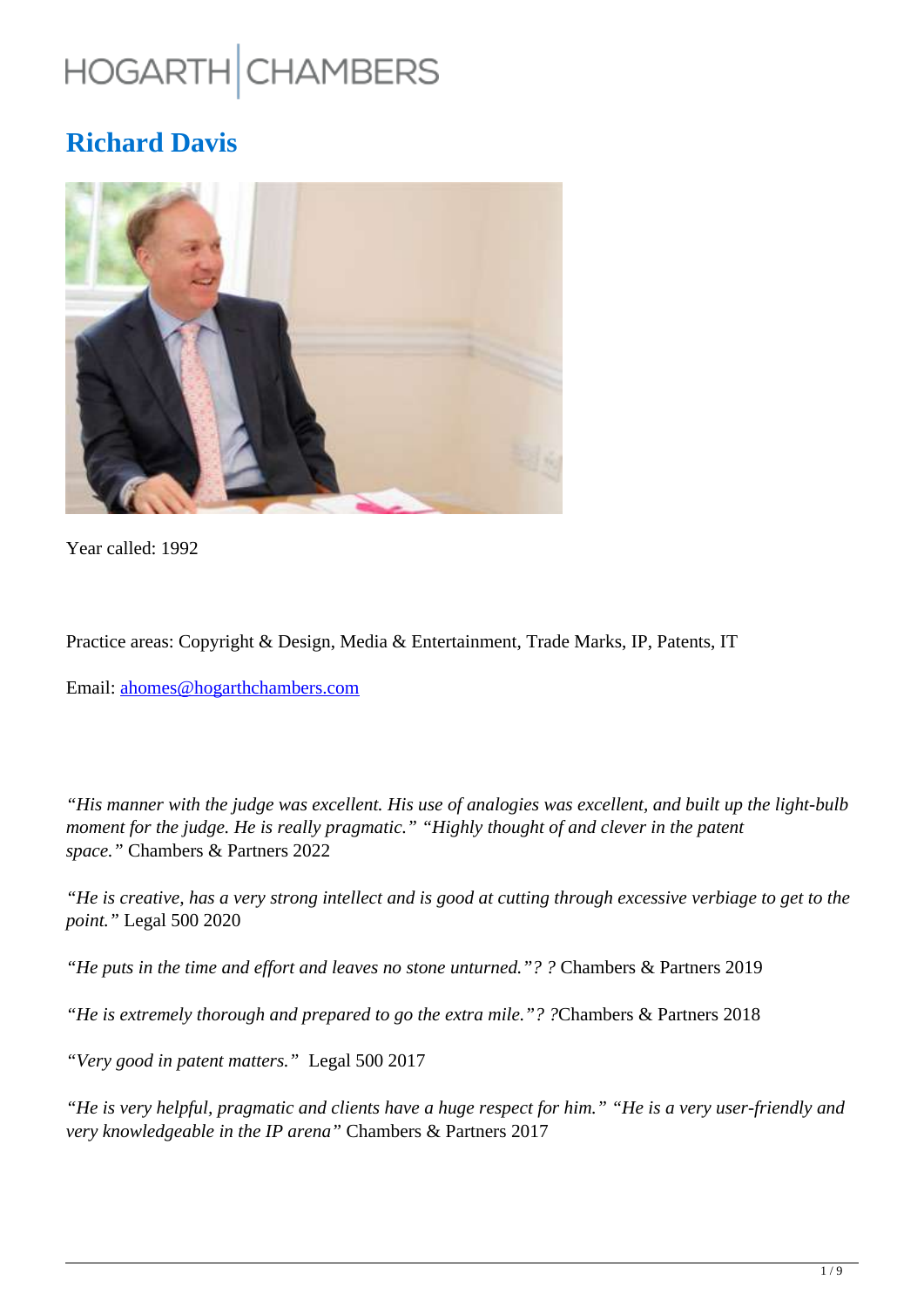# **Profile**

Richard specialises in all aspects of intellectual property law with a particular emphasis on patents. His clients benefit from his unique background, first as an electrical engineer and later as a Chartered and European Patent Attorney. Richard is acknowledged as one of the leaders in his field.

Richard's patent practice encompasses a diverse range of technologies. These include his specialist field of electronics in addition to mechanical engineering, chemical engineering together with some pharmaceutical and biochemical work. He has particular expertise in the telecommunications sector having advised such giants as Apple, LG Electronics, Nokia, Motorola and Symbian. Recently he has represented the UK Government in the Pregabalin litigation concerning second medical use claims.

His dual qualification as a European Patent Attorney has resulted in him appearing frequently before the European Patent Office. Notable successes include acting for Zipher in respect of patents which had been revoked by the UK courts.

He has particular expertise in cases involving patent and trade mark attorney practice both before the UK IPO and the EPO. This includes unusual and complex areas such as judicial review of IPO decisions made as an International Receiving Office, restitution and actions concerning attorney negligence.

Richard is equally at home with the other intellectual property rights and has carved a niche in designs and 'difficult' copyright cases. He is one of the few counsel to have appeared before the CJEU (General Court) on a designs matter and one of the very few to have appeared before the UK Registered Designs Appeal Tribunal. He has been involved in a number of cases which have pushed the boundaries of what is protectable under the law of copyright and database rights.

In addition to his IP practice, Richard also advises on a multiplicity of IT matters, in particular in relation to contractual issues involving a technical aspect, the licensing of IP rights and software copyright.

Richard is one of the general editors of the Black Book (CIPA Guide to the Patents Acts). He lectures and tutors regularly on IPRs to patent and trade mark attorneys and solicitors. He is a visiting lecturer of CEIPI on the European patent litigation diploma.

# **Directory & Testimonial Quotes**

# **Chambers & Partners 2022**

*"His manner with the judge was excellent. His use of analogies was excellent, and built up the light-bulb moment for the judge. He is really pragmatic." "Highly thought of and clever in the patent space."* 

# **Chambers & Partners 2020**

*"A very clever lawyer who is good technically in our area." "He provides sound advice and representation."*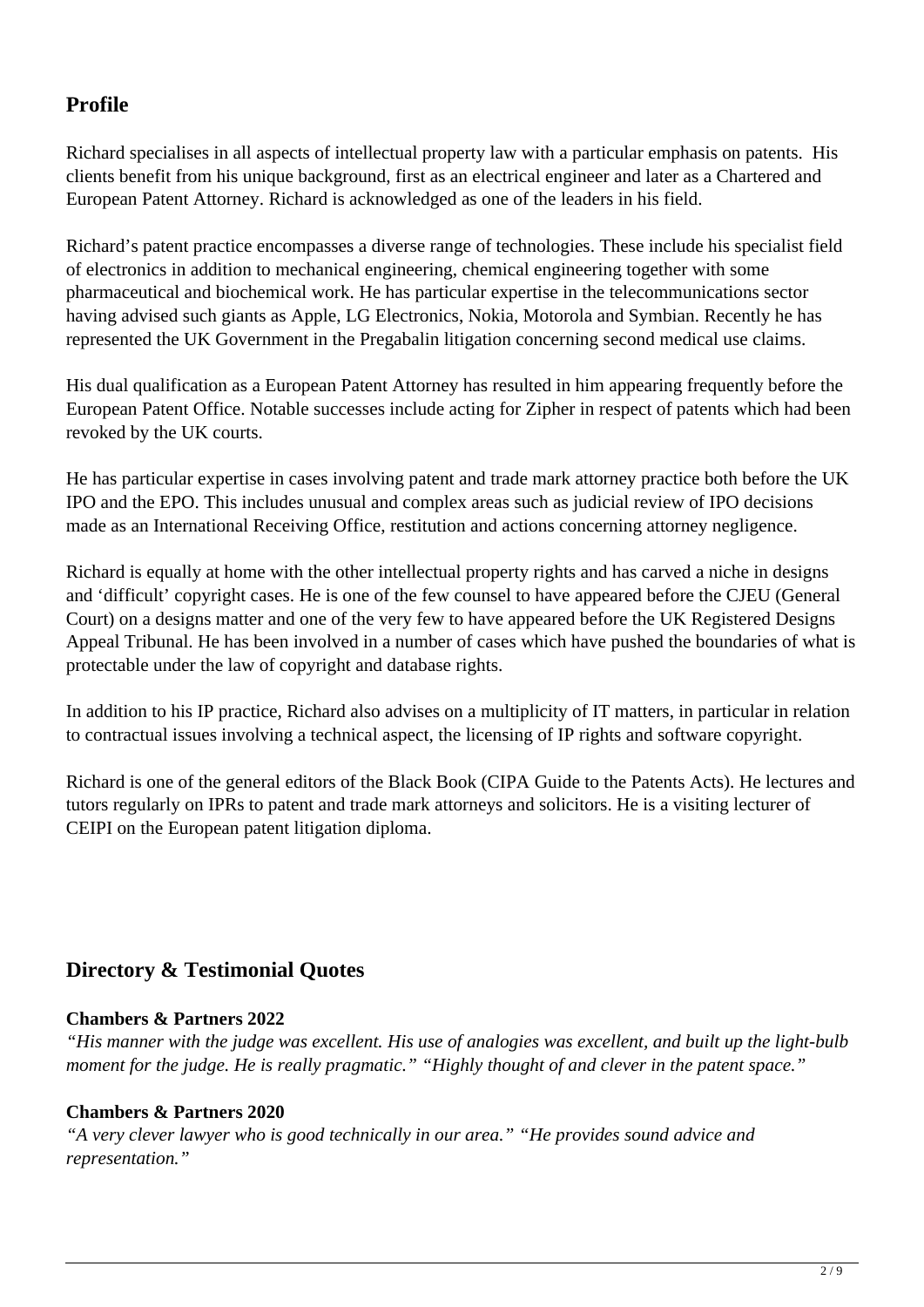# **Chambers & Partners 2019**

*"I was extremely impressed with his oral advocacy – he was extremely well prepared for the hearing and presented a difficult case very well." "He puts in the time and effort and leaves no stone unturned."*

# **Chambers & Partners 2018**

*"He is very good on the details, has an excellent technical background and never shies away from giving difficult advice." "He is extremely thorough and prepared to go the extra mile."*

# **Chambers & Partners 2017**

*"He is very helpful, pragmatic and clients have a huge respect for him." "He is a very user-friendly and very knowledgeable in the IP arena"*

# ?**Chambers & Partners 2016**

*?"Has an excellent grasp of technical subject matter." "Extremely easy to work with, he's client-focused and very practical."*

# **Chambers & Partners 2015**

*?"An excellent junior, who is incredibly hard-working, responsive and conscientious."*

# **Chambers & Partners 2014**

*"A strong patent practitioner who has a particular emphasis on electronics cases. Sources attribute his superb knowledge of the law in that area in part to his being a qualified patent attorney."*

# **Chambers & Partners 2013**

*"Richard Davis specialises mainly in patents, although he is also a formidable expert on design rights. He is fairly unique in that he is a qualified UK and European patent attorney, and he is also a leading authority on questions of inherent patentability. Solicitors find him a natural choice for European Patent Office proceedings."*

#### **Chambers & Partners 2012**

*"Richard Davis has that "great scientific knowledge" that proves such an advantage to a patent specialist. He has particular expertise in matters relating to electrical engineering, having worked in that field before being called to the Bar. Recently, he represented Motorola in a series of patent infringement and validity cases against Research in Motion."*

#### **Chambers & Partners 2011**

*"Richard Davis is "excellent for patent work" and has "great experience of appearing in highly technical cases involving electronics and software."*

#### **Legal 500 2021**

*'"Quickly arrives at the heart of the issues and is incredibly bright."*

#### **Legal 500 2020**

*'"He is creative, has a very strong intellect and is good at cutting through excessive verbiage to get to the point."*

#### **?Legal 500 2019**

?"*He has enormous experience, is results driven and easy to deal with."*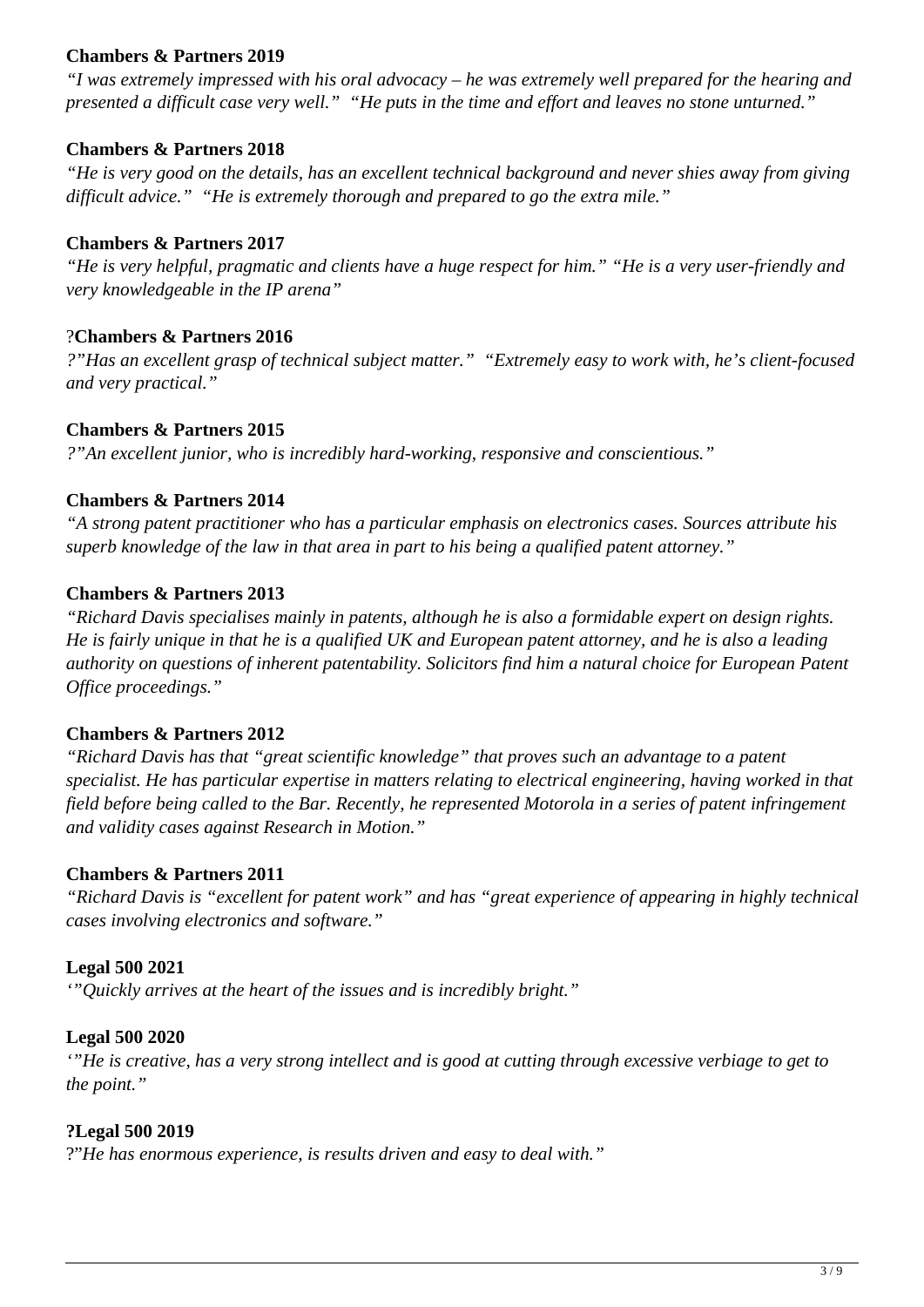# **?Legal 500 2018**

*"Very good in patent matters."*

# **Legal 500 2016**

*"An excellent barrister and adviser with considerable advocacy experience"*

# **Legal 500 2015**

*"He is reliable and client-focused, and has an excellent grasp of technical subject matter."*

# **Legal 500 2013**

Richard Davis has "a strong technical understanding of software and electronics."

# **World Trade Mark Review 2017**

"is recommended for his patent and designs expertise in particular, but he is comfortably at home on complex trade mark disputes".

?Richard is regarded in **Who's Who Legal 2015**

# **Career**

Richard has a first degree in engineering from Cambridge University and joined Marconi as a digital design engineer after graduation.

After his initial training as a barrister, he spent 5 years with a leading firm of patent attorneys in London. During that period he worked predominantly in the electronics and software fields.

He returned to practice at the Bar in 1998.

# **Cases**

# **Patents (UK)**

**RegenLab v Estar Medical & others** – substantial patent trial on a preparation method for platelet rich plasma including disputed prior sales of the product.

**Clearswift Ltd v Glasswall (IP) Limited [2018] EWHC 2442 (Pat)** – a revocation action concerning virus checking software.

**Philips Lighting North America Corporation & Anor v Megaman (UK) Ltd & Ors**. – Acted in both the UK Patent Court and the EPO in a high profile action concerning dimmable LEDs on Philips' EnabLED program.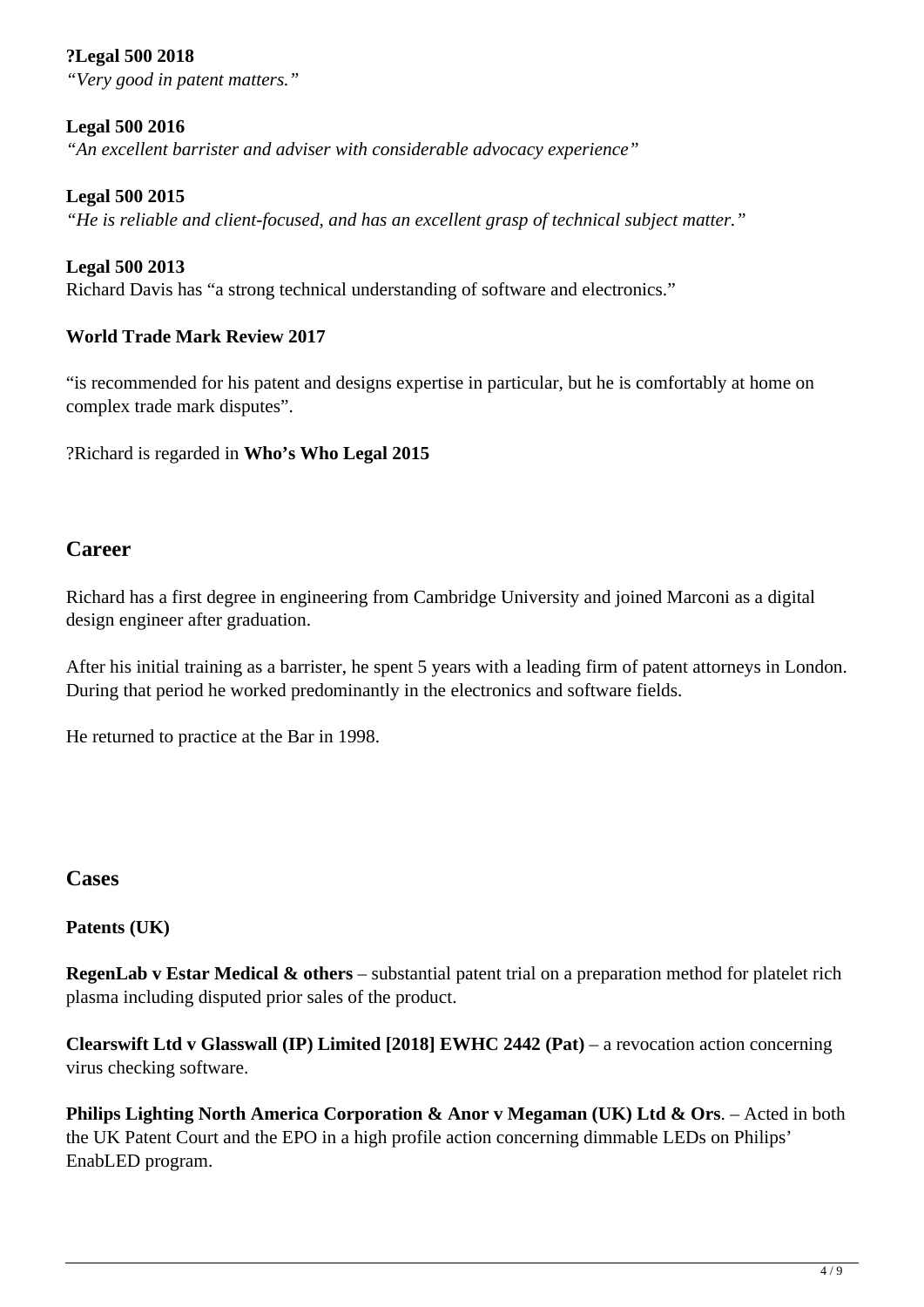**L'Oreal S.A. & L'Oreal (UK) Limited & RN Ventures Limited [2018] FSR 20, 21 – A patent and** registered design infringement and counterclaim for validity concerning the Clarisonic sonic face brush. Case also involved a novel point on costs concerning non-registration of an exclusive licence.

**Philips Lighting North America Corporation & Anor v Megaman (UK) Ltd & Ors. – Patent** infringement action involving LED lights.

**L'Oreal S.A. & L'Oreal (UK) Limited & RN Ventures Limited** – A patent and registered design infringement and counterclaim for validity concerning the Clarisonic sonic face brush.

**Meter-Tech Llc & Anor. v British Gas Trading Ltd [2016] EWHC 2278 (Pat)** – Patent action concerning smart meters, where the Court held that a large scale use could be within the experimental use exception but had to relate to the subject matter of the invention.

**Warner Lambert Company LLC v. Generics (UK) Limited (trading as MYLAN) & Ors. [2016] EWCA Civ 1006:**– Acted for the UK Government on the Appeal of the Pregabalin litigation.

**Warner Lambert Company LLC v Actavis [2015] EWHC 72 (Pat); [2015] EWCA Civ 556 & [2015] EWHC 2548 (Pat)** – Acted for the UK Government in the high profile Pregabalin litigation concerning the scope of second medical use claims.

**Glass v Frevssinet [2015] EWHC 2972 (IPEC)** – Patent trial concerning cathodic protection apparatus and method.

**Kennametal v Pramet [2015] RPC 2,4** – Patent trial concerning cutting tool geometry and subsequent limitation application.

**Re Really Virtual's Patent [2013] RPC 3; Re Halliburton's Patent [2012] RPC 12; Re Symbian's Patent [2009] RPC 1; Re AT&T Knowledge Ventures LP [2009] FSR 19; Re Bloomberg's Patent [2007] FSR 26; Re Shopalotto's patent [2006] RPC 7 –** Richard has acted in many of the leading cases concerning inherent patentability. He was also instructed in respect of the petition to the House of Lords in Macrossen's Application.

**Jackson-Ebben v Wine Innovations (O/465/14): McLaughlin & Harvey v OpenHydro (O/073/14)** – Examples of contested entitlement disputes undertaken at the UK IPO.

**Schenck v Universal Balancing [2012] EWHC 1920 (Pat) –** Patent trial (without a leader) including substantial allegations of prior user and an unusual s62 defence.

**Wagner v Earlex [2012] EWHC 984 (Pat) –** Patent trial (without a leader) including a prior use allegation relating to display at an exhibition.

**RIM v Motorola –** Series of cases concerning essential and non-essential 2.5G / 3G telecoms patents. The subject matter of the patents included system architecture, MAC layer protocols and device functionality.

**FASL v Loft Stairs Ltd [2009] FSR 24 –** Patent trial (without a leader) including unusual construction and novelty issues.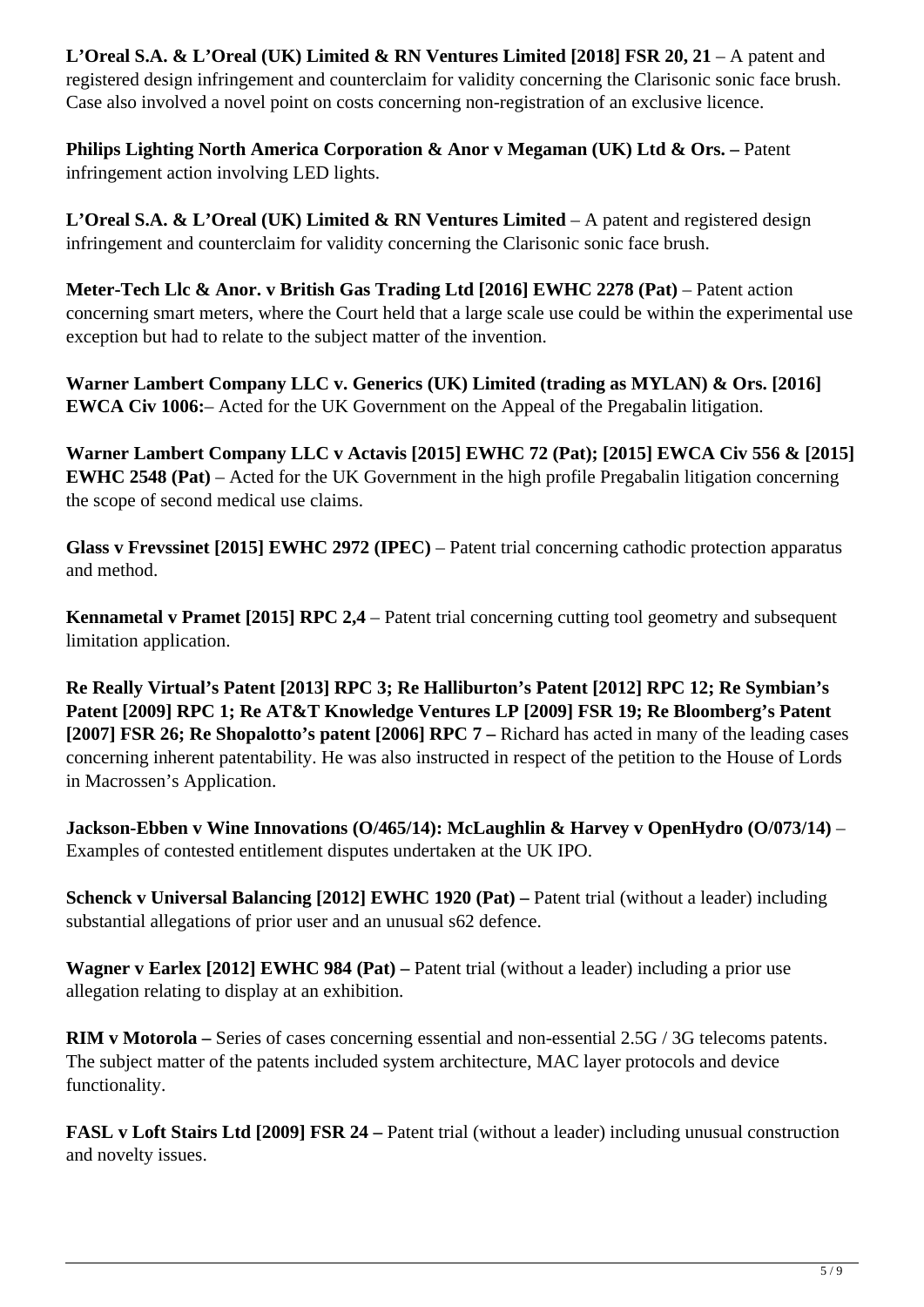**Dyson v Samsung [2009] FSR 19 –** Patent trial (without a leader) concerning cyclone technology.

**Vector v Glatt [2007] RPC 12 –** High Court patent revocation action and subsequent appeal concerning a fluidised bed processor including an application for post-grant amendment.

**Secretary of State for Education & Skills v Frontline Technology Limited [2004] EWHC 1487 –** Acted for the UK Government in a patent revocation action concerning a computerized registration system. [2005] EWHC 37 – Issues of estoppel in post-judgment amendment application.

**Re Hartington Conway's patent [2004] RPC 6 & 7** – An entitlement dispute which ultimately turned on an estoppel point and subsequent appeal to the High Court. **Patents (EPO)**

**Re EP '801** – three day Opposition Division hearing concerning blowable optical fibre cables.

**Re EP '04**0 – Opposition Division hearing including the taking of evidence on prior user allegations.

**T611/15, T621/16** – Technical board of Appeal hearings concerning Philips EnabLED dimmable LED technology.

**T1325/15** – Action for restitution concerning missed appeal deadline.

**J 18/09** – Legal Board of Appeal concerning PCT / EP interface and the possibility of entering EP national phase via a divisional application (to permit prosecution of unsearched subject matter).

**T 439/06 [2007] OJEPO 491 [2008] EPOR 8** – Potentially landmark EPO Technical Board of Appeal proceedings concerning the application of the principle of proportionality in restitutio proceedings.

**T 1083/03** – Technical Board of Appeal proceedings concerning inventive step of a complex 'essential' 2.5G mobile phone patent.

**T 764/02** – Acted for patentee against 9 opponents concerning novelty / inventive step / inherent patentability of a financial software invention.

**J 6/02** – Legal Board of Appeal proceedings concerning correction under r88 EPC.

**Re: EP '375 and others –** Represented the patentee upholding the validity of four electro-mechanical patents previously held invalid by the UK courts.

**Re: EP '513** – Opposition Division concerning an electronics patents alleged to lack novelty / inventive step on the basis of prior use which involved extensive examination of witnesses.

# **Designs, Copyright, Database Rights & Trade Marks**

**Action Storage Systems Ltd v G-Force [2017] FSR 18** – UK unregistered design right case covering multiple issues of subsistence and the statutory exclusions.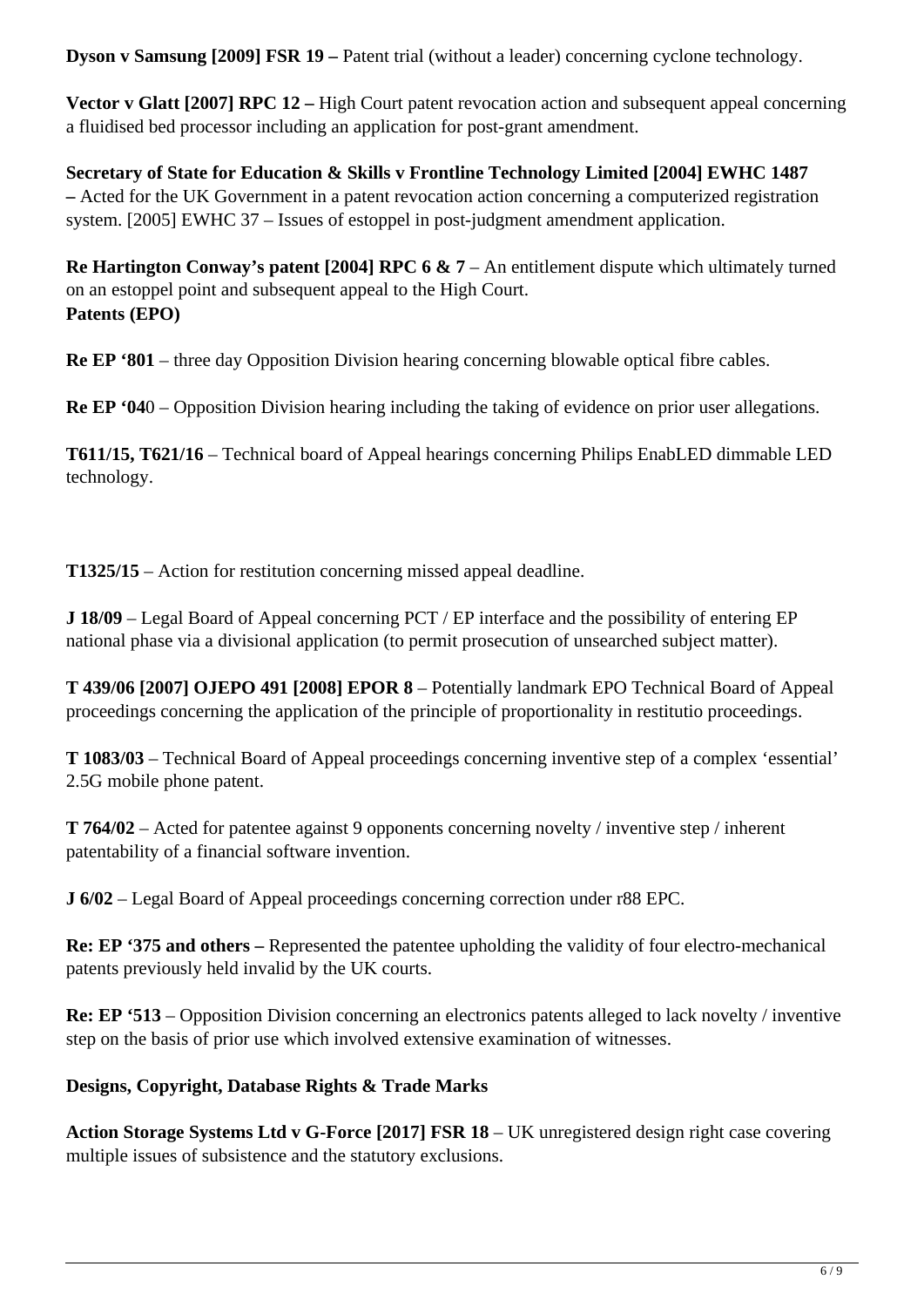**Style Research v Factset [2013] EWHC 4029 (Pat)** – application for trial of a preliminary issue concerning the database rights in a financial analysis technique.

**Temple Island v New English Teas [2012] FSR 9** – Landmark case on the scope of copyright in an artistic work.

**Advanced Perimeter Systems v Keycorp (MultiSys) [2012] RPC 14, 15** – Appeal to the Appointed Person concerning the date of assessment of goodwill and subsequent decision on fall back positions before an appellant tribunal.

**Ningbo v Stabilo T148/08 –** Successful appeal to the Court of First Instance re the scope of provisions under the Design Regulation to invalidate registered designs on the basis of earlier trade mark use.

**Re Nintendo's registered design –** On-going appeal to the OHIM Board of Appeal concerning the scope of the technicality exclusion in relation to registered design invalidation proceedings.

**Woodhouse v Aquila [2006] RPC 1** – Registered design infringement / validity action under the 'new' law and associated UK UDR action.

**Crystal Canopies Ltd v Tempest Shield Fibreglass Roofing Ltd** – (unreported, 3 November 2000, Laddie J (Registered Design Appeal Tribunal)). A successful appeal against the design of the Registry on a contentious entitlement issue leading to the revocation of the design.

**Telepharmacy Solutions Trade Mark [2006] ETMR 10** – Trade mark hearing before the Court of First Instance of the European Court of Justice.

# **Professional Negligence**

**Baillie v Bromhead Johnson [2015] FSR 16** – Landmark case concerning the professional negligence of a patent attorney.

# **IT**

**Meridian International Services Ltd v Richardson [2007] EWHC 2539 (Ch)** – Week long computer software / IT speedy trial. A fact heavy case which turned on the oral evidence.

# **Membership**

Chartered Institute of Patent Attorneys: Fellow; Elected member of Council.

Institute of Engineering and Technology (formally Institute of Electrical Engineers)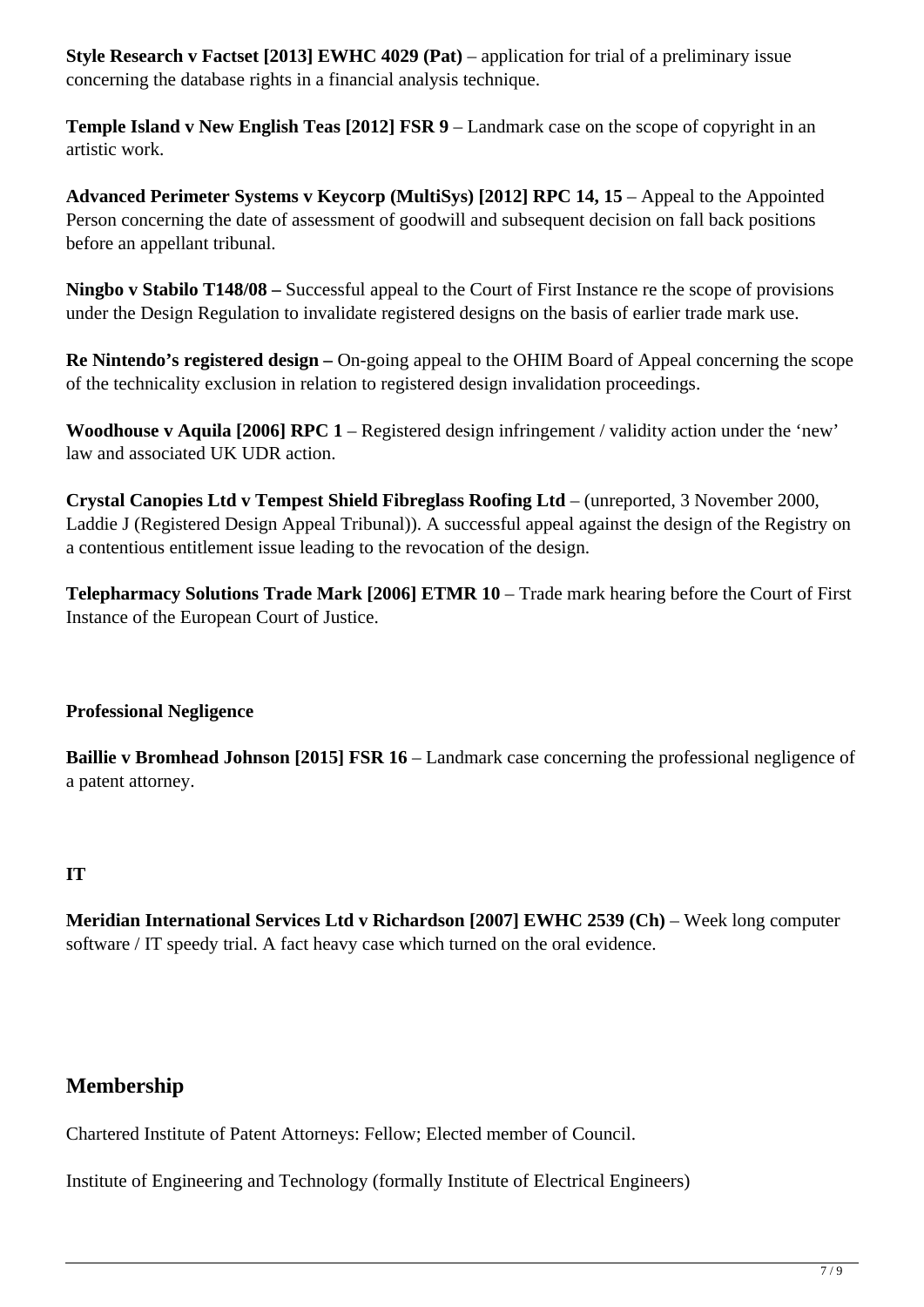European Patent Attorney

Chartered Patent Attorney

Chartered Engineer

# **Qualifications and Regulations**

#### **Qualifications**

MA (Cantab) Engineering.

Chartered Patent Attorney

European Patent Attorney

Chartered Engineer

#### **Regulation**

Richard is a self-employed, independent barrister whose practice is governed by the Code of Conduct of the Bar of England and Wales. He is registered with the Bar Standards Board of England and Wales (Bar Ref: 28984)

He has professional indemnity insurance provided by the Bar Mutual Indemnity Fund (BMIF Ref: 2190/031). Please refer to the BMIF website for full details of the world-wide cover provided, and the BMIF's contact details.

# **Publications**

**Books**

The CIPA Guide to the Patents Acts (The Black Book) – General Editor

Tritton on Intellectual Property in Europe

# **Human Interest**